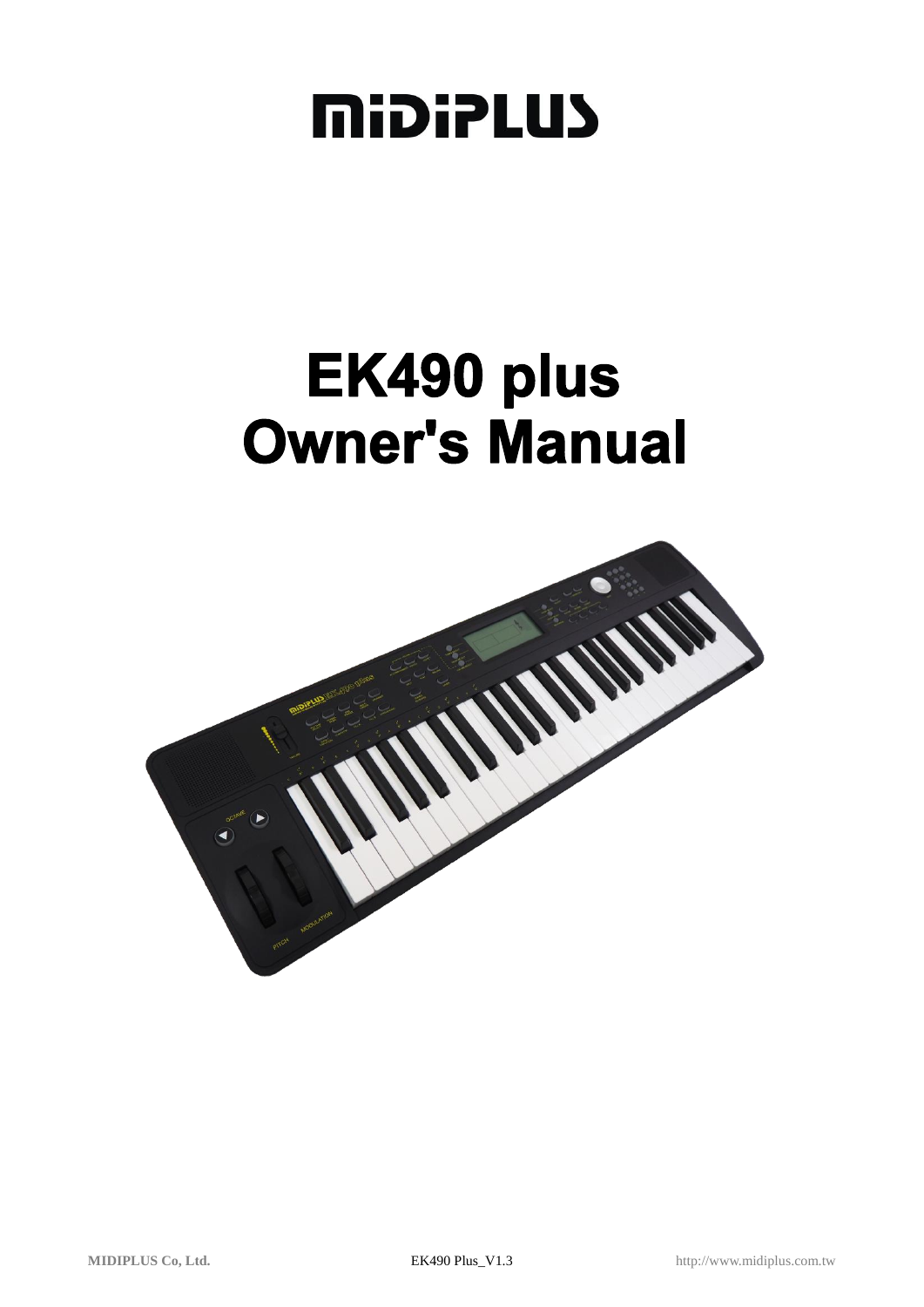# **CONTENTS**

| 1.1.1.                               |  |  |  |  |
|--------------------------------------|--|--|--|--|
| 1.1.2.                               |  |  |  |  |
|                                      |  |  |  |  |
| 1.2.1.                               |  |  |  |  |
| 1.2.2.                               |  |  |  |  |
| 1.2.3.                               |  |  |  |  |
| 1.2.4.                               |  |  |  |  |
|                                      |  |  |  |  |
|                                      |  |  |  |  |
| 1.2.7.                               |  |  |  |  |
| 1.2.8.                               |  |  |  |  |
| 1.2.9.                               |  |  |  |  |
|                                      |  |  |  |  |
|                                      |  |  |  |  |
| 2.1.1.                               |  |  |  |  |
| 2.1.2.                               |  |  |  |  |
| 2.1.3.                               |  |  |  |  |
| 2.1.4.                               |  |  |  |  |
|                                      |  |  |  |  |
|                                      |  |  |  |  |
| 2.1.7.                               |  |  |  |  |
| 2.1.8.                               |  |  |  |  |
| 2.1.9.                               |  |  |  |  |
| 2.1.10.                              |  |  |  |  |
|                                      |  |  |  |  |
| 2.2.1.                               |  |  |  |  |
| 2.2.2.                               |  |  |  |  |
| 2.2.3.                               |  |  |  |  |
| 2.2.4.                               |  |  |  |  |
| 2.2.5.                               |  |  |  |  |
| 2.2.6.                               |  |  |  |  |
| 2.2.7.                               |  |  |  |  |
|                                      |  |  |  |  |
| 1.2.5.<br>1.2.6.<br>2.1.5.<br>2.1.6. |  |  |  |  |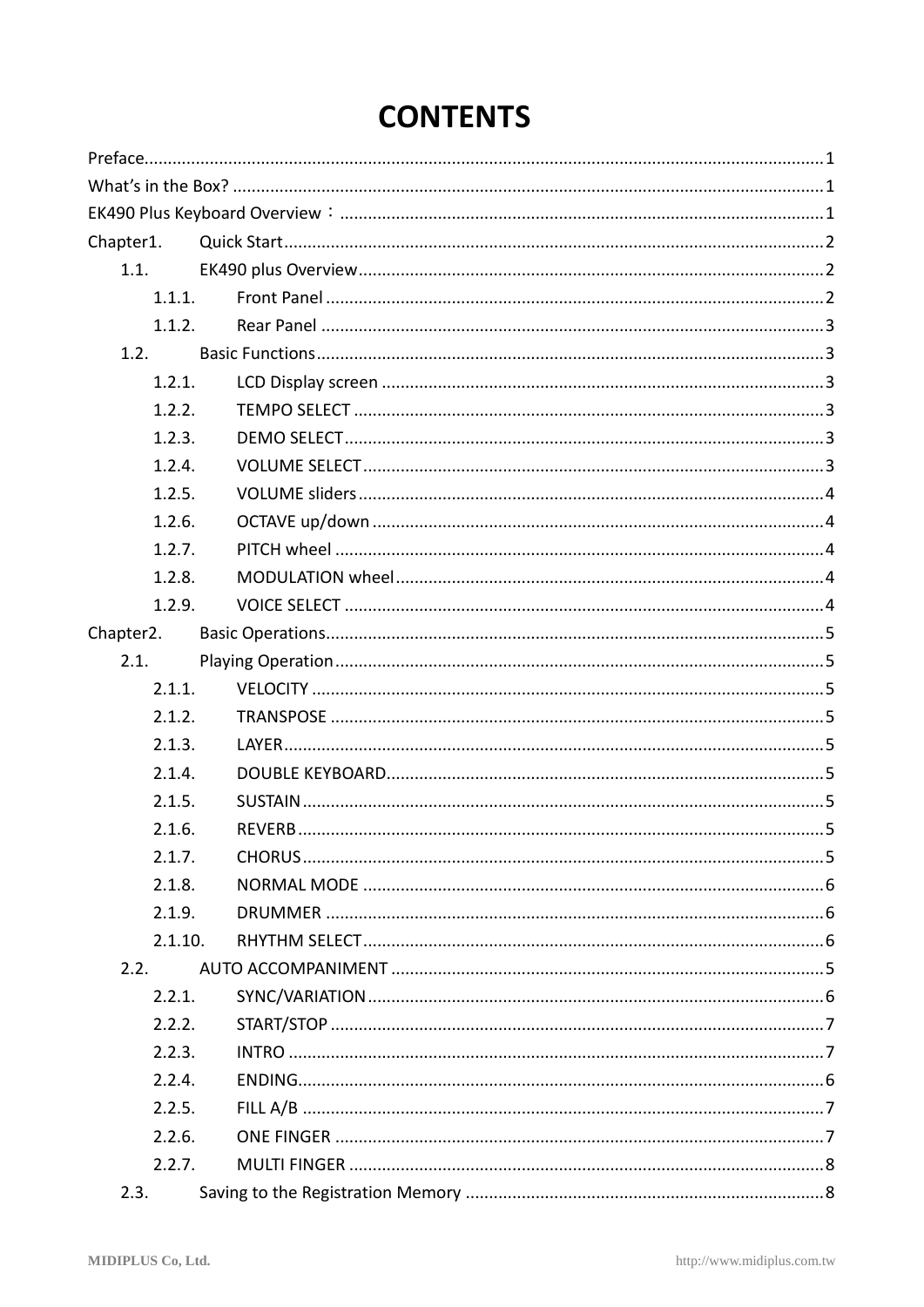| 2.3.1.<br>2.3.2.<br>2.3.3.<br>3.1.1.<br>3.1.2.<br>3.1.3.<br>3.1.4.<br>3.2.1.<br>3.2.2. |
|----------------------------------------------------------------------------------------|

## Appendix: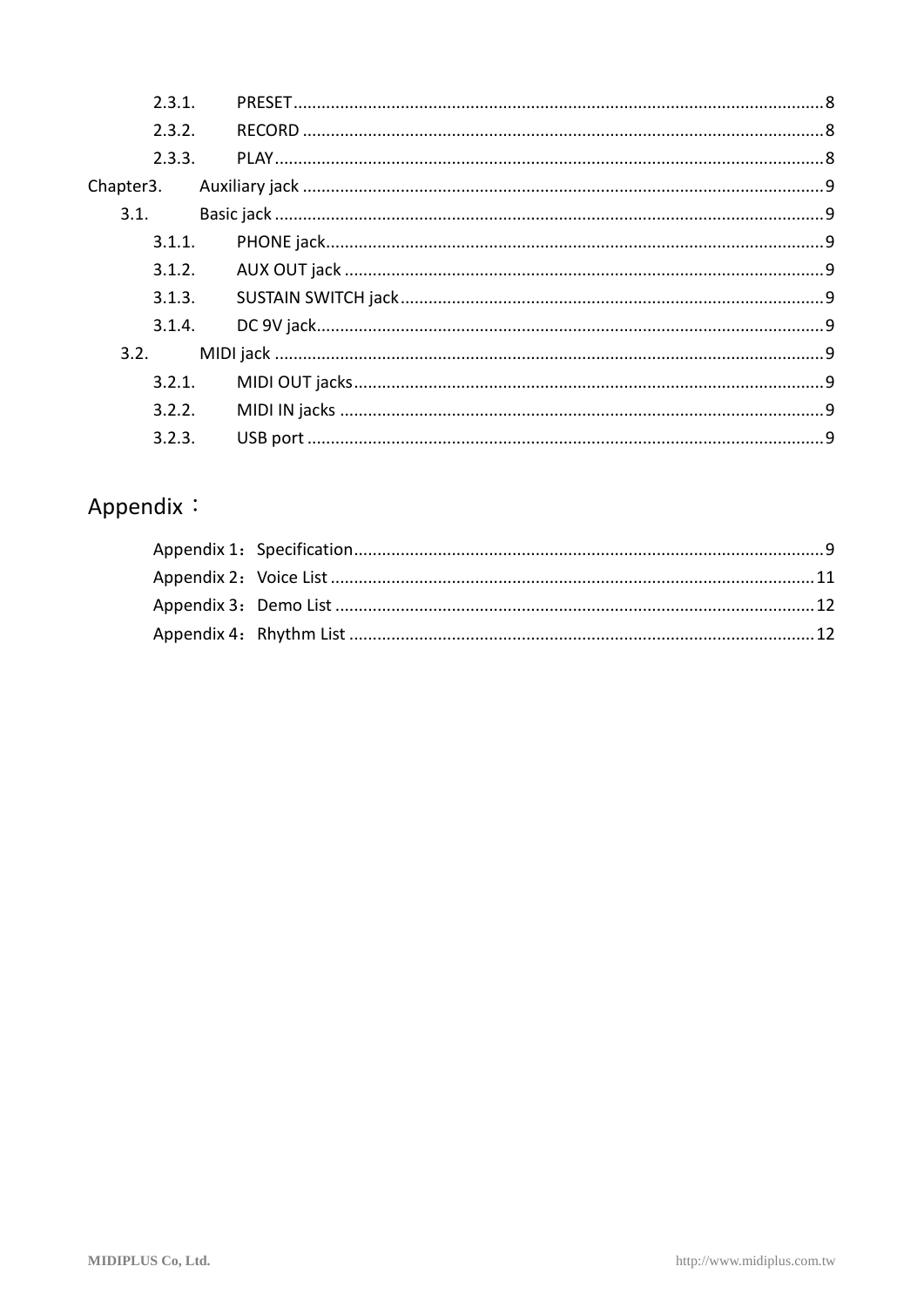# <span id="page-3-0"></span>**Preface**

Thank you for purchasing the MIDIPLUS EK490 Plus, an intelligent and versatile keyboard. We focused on improving the sound quality and weighted keys to make the playing experience better. The high-quality sounds of the EK490 Plus are compatible with the general MIDI format and other formats. It is designed to provide everything that the serious artist or amateur musician needs on stage or at home. When used with a computer with the appropriate music software, it becomes a more powerful musical instrument and workstation.

# <span id="page-3-1"></span>**What's in the Box?**

- **MIDIPLUS EK490 Plus** USB MIDI keyboard with styles
- Owner'smanual
- <span id="page-3-2"></span>● 9V DC adaptor

## **EK490 Plus Overview**:

The EK490 Plus includes the following features:

- 49-note semi-weighted piano type keyboard.
- **Pitch bend wheel**
- **•** Modulation wheel
- **•** Function buttons
- Sustain pedal interface (sustain pedal does not include).
- **•** LCD display screen
- Multiple options for power supply: External 9V DC power adaptor, USB power or 6 C type batteries.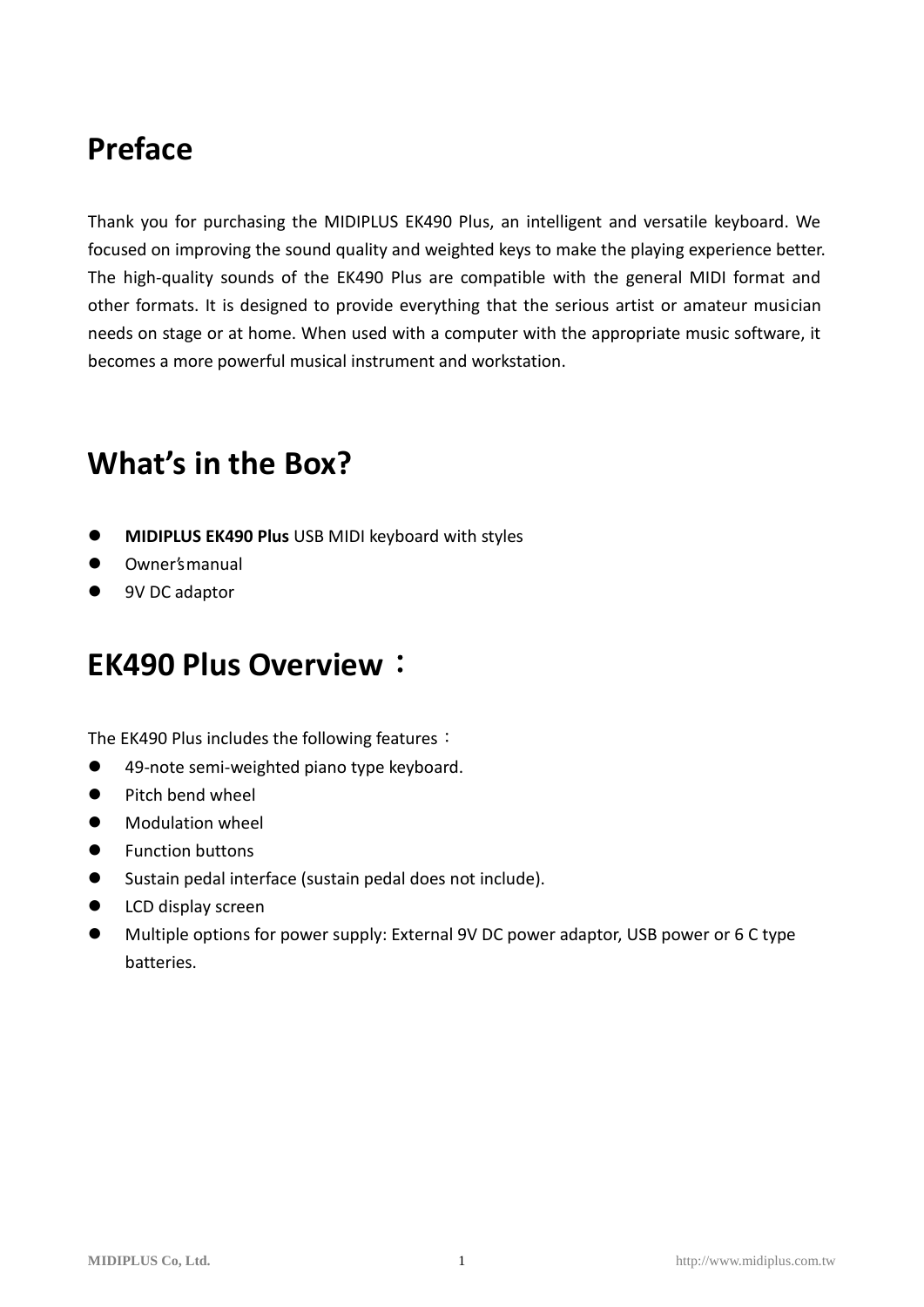# <span id="page-4-0"></span>**Chapter1. Quick Start**

#### <span id="page-4-1"></span>**1.1. EK490 Plus Overview**

#### <span id="page-4-2"></span>**1.1.1. Front Panel**



- 1. VOLUME sliders
- 2. RHYTHM SELECT button
- 3. NORMAL MODE button
- 4. ONE FINGER button
- 5. MULTI FINGER button
- 6. DRUMMER button
- 7. SYNC/VARIATION button
- 8. START/STOP button
- 9. FILL A button
- 10. FILL B button
- 11. INTRO/ENDING button
- 12. VOLUME button (VOICE1、VOICE2、 ACCOMPANIMENT)
- 13. SPLIT button
- 14. PLAY button
- 15. RECORD button



- 16. DOUBLE KEYBOARD button
- 17. LAYER button
- 18. TEMPO SELECT button
- 19. DEMO SELECT button
- 20. VOLUME SELECT button
- 21. LCD display screen
- 22. VOICE1 SELECT button
- 23. VOICE2 SELECT button
- 24. METRONOME button
- 25. VELOCITY button
- 26. TRANSPOSE button
- 27. TRANSPOSE + button
- 28. SUSTAIN button
- 29. REVERB button
- 30. CHORUS button
- 31. PRESET 1 button
- 32. PRESET 2 button
- 33. PRESET 3 button
- 34. PRESET 4 button
- 35. DATA encoder
- 36. Number buttons0~9,-、+
- 37. OVTAVE▲
- 38. OVTAVE▼
- 39. PITCH wheel
- 40. MODULATION wheel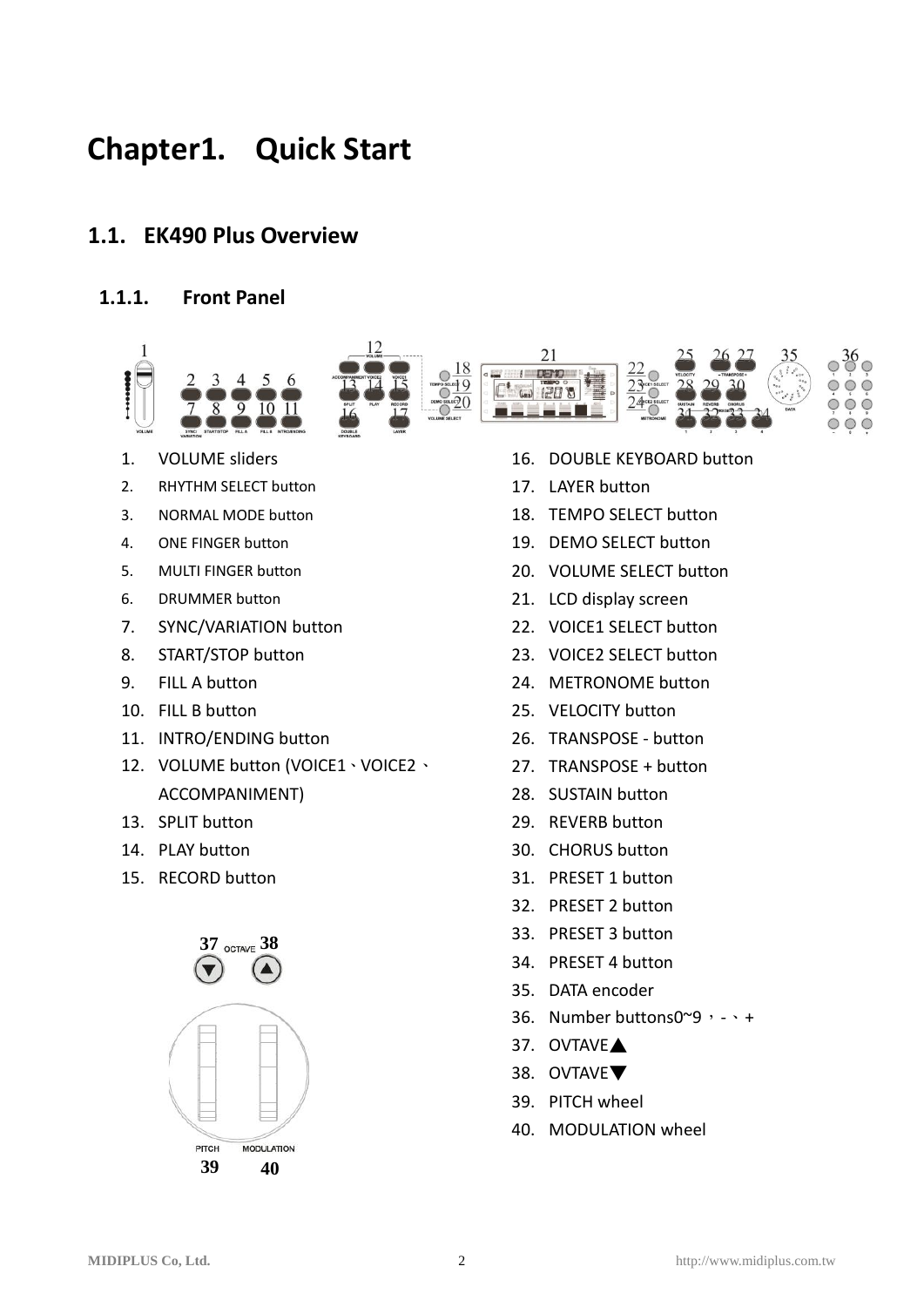#### <span id="page-5-0"></span>**1.1.2. Rear Panel**



48. DC IN 9V jack

- 44. MIDI IN jack
- 45. MIDI OUT jack

#### <span id="page-5-1"></span>**1.2. Basic Functions**

<span id="page-5-2"></span>

#### <span id="page-5-3"></span>**1.2.2. TEMPO SELECT**

<span id="page-5-4"></span>Select the tempo at which the rhythm accompaniment & DEMO is played.

- Press the【TEMPO SELECT】 button.
- **To select tempo:**
- Option 1: Use the 【DATA】 selection wheel.
- $\bullet$  Option 2: Use the  $[+/$ ] buttons.
- Option 3: Use the numerical keypad. The tempo will change within 3 seconds.
- **Press the**  $[+]$  **and**  $[-]$  **buttons simultaneously to reset the tempo to the default.**

#### **1.2.3. DEMO SELECT**

<span id="page-5-5"></span>Select a demo track. The EK490 Plus contains 20 demo tracks that highlight different styles of music.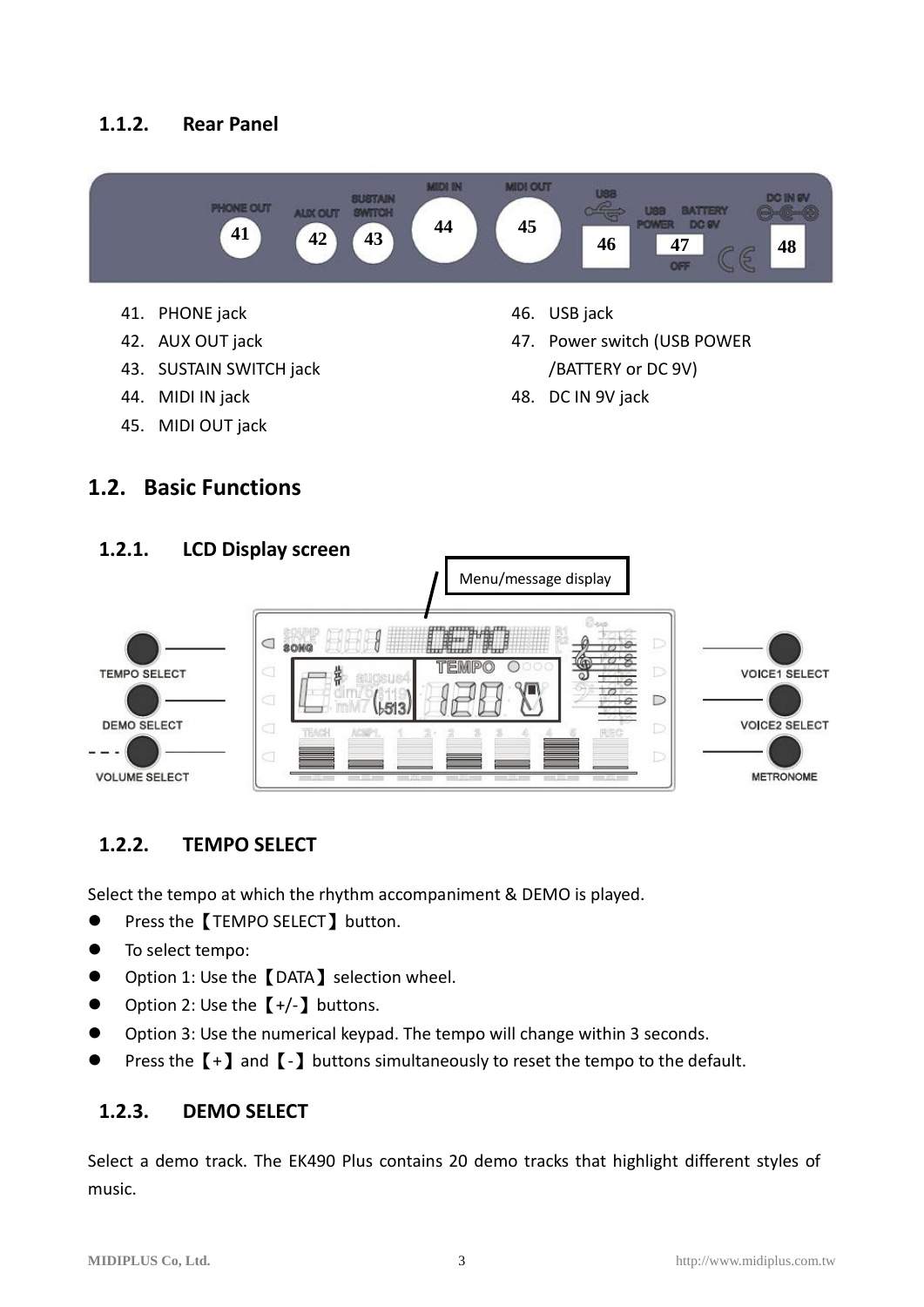- Press the 【DEMO SELECT 】 button.
- To select demo track:
- Option 1: Use the 【DATA】 selection wheel.
- $\bullet$  Option 2: Use the  $[+/.]$  buttons.
- Option 3: Use the numerical keypad. The demo track will change within 3 seconds.

#### **1.2.4. VOLUME SELECT**

Individually control the volume of VOICE1, VOICE2, and ACCOMPANIMENT.

- Press the【VOLUME SELECT】button.
- Press the 【VOICE1】button,【VOICE2】button, or【ACCOMPANIMENT】button. Button will light up when pressed.
- **•** To select volume:
- Option 1: Use the 【DATA】 selection wheel to select volume.
- Option 2: Use the  $[+/$ ] buttons.
- <span id="page-6-0"></span>Option 3: Use the numerical keypad. The demo track will change within 3 seconds.

#### **1.2.5. VOLUME slider**

<span id="page-6-1"></span>Adjust the overall volume.

#### **1.2.6. OCTAVE up/down**

Adjust the relative pitch one octave higher or lower.

<span id="page-6-2"></span>Press both buttons simultaneously to reset to the default octave.

#### **1.2.7. PITCH wheel**

Raise or lower the pitch continuously up to a whole step from the original pitch. The range of pitch values depends on the sound generator (sound card or module) being used.

#### <span id="page-6-3"></span>**1.2.8. MODULATION wheel**

<span id="page-6-4"></span>Change the intensity of modulation (vibrato).

#### **1.2.9. VOICE SELECT**

Select the voice for Voice1 or Voice2.

- Press the 【VOICE1 SELECT】or 【VOICE2 SELECT】button.
- To select voice:
- Option 1: Use the 【DATA】 selection wheel to select volume.
- Option 2: Use the  $[+/$ ] buttons.
- Option 3: Use the numerical keypad. The demo track will change within 3 seconds.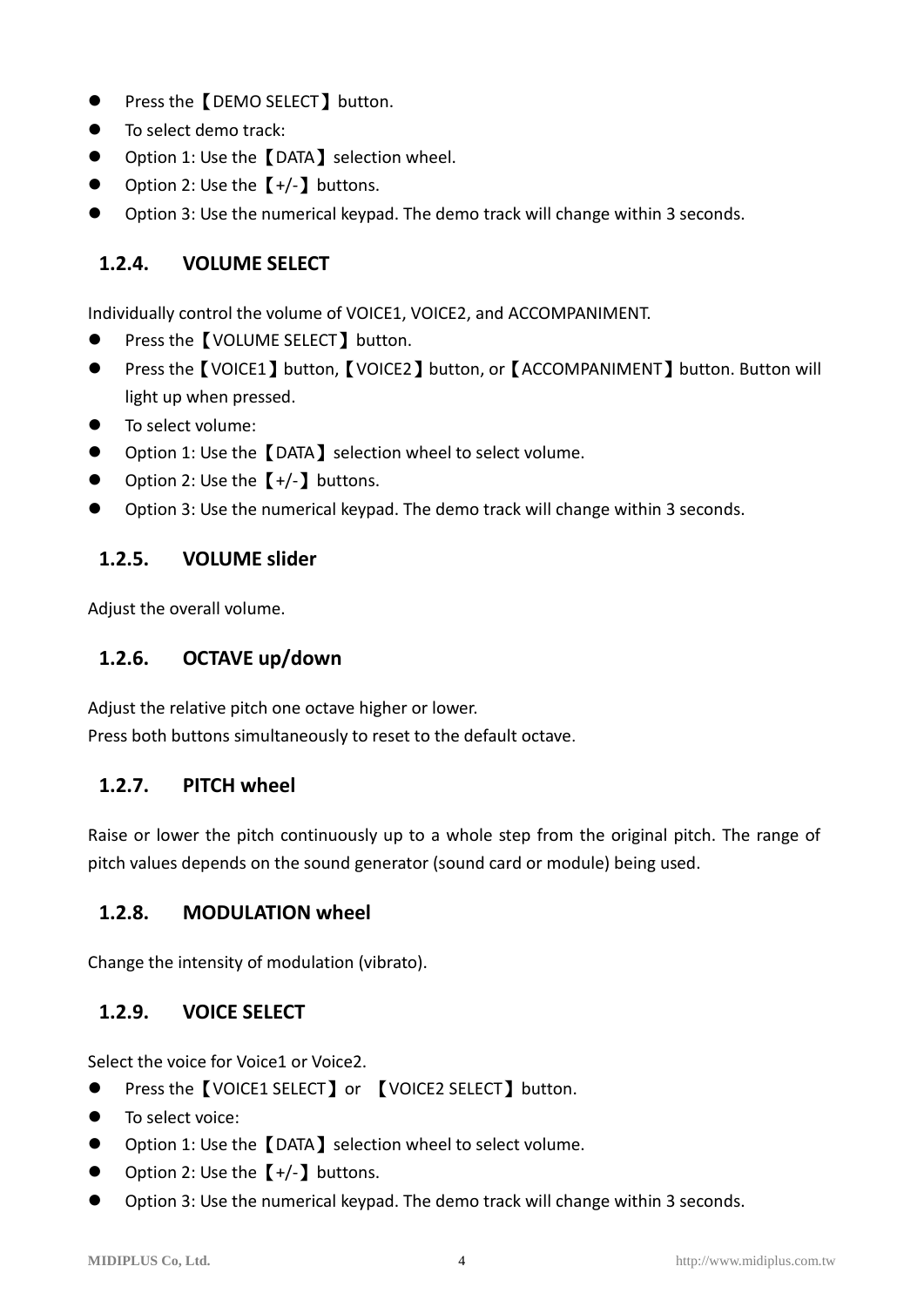# <span id="page-7-0"></span>**Chapter2. Basic Operations**

### <span id="page-7-1"></span>**2.1. Playing Operation**

#### <span id="page-7-2"></span>**2.1.1. VELOCITY**

Toggle whether keyboard reads velocity (the initial force used to press the key). Velocity is read by default.

#### <span id="page-7-3"></span>**2.1.2. TRANSPOSE**

<span id="page-7-4"></span>Change the relative pitch of the keyboard.

- **Press the TRANSPOSE**  $[+]$  **or**  $[-]$  **button. Each button press will transpose the keyboard by** a semitone from –5 to +6.
- Press the TRANSPOSE<sup>[+]</sup>and<sup>[-</sup>]buttons simultaneously to reset the transpose value to the default ("C"). Button lights will turn off on reset.

#### **2.1.3. LAYER**

Layer Voice1 and Voice2 on top of each other, chosen using 【VOICE1 SELECT】 and 【VOICE2 SELECT】.

#### <span id="page-7-5"></span>**2.1.1. DOUBLE KEYBOARD**

Split the keyboard into two voices, Voice2 (C1 – F#2) and Voice1 (G2 – C5). Raises Voice2 by two octaves. Modulation will only apply to Voice1.

#### <span id="page-7-6"></span>**2.1.2. SUSTAIN**

<span id="page-7-7"></span>Toggle sustain. Sustain is off by default.

#### **2.1.3. REVERB**

<span id="page-7-9"></span><span id="page-7-8"></span>Toggle reverb. Reverb is off by default.

#### **2.1.4. DOUBLE KEYBOARD**

Split the keyboard into two voices, Voice2 (C1 – F#2) and Voice1 (G2 – C5). Raises Voice2 by two octaves. Modulation will only apply to Voice1.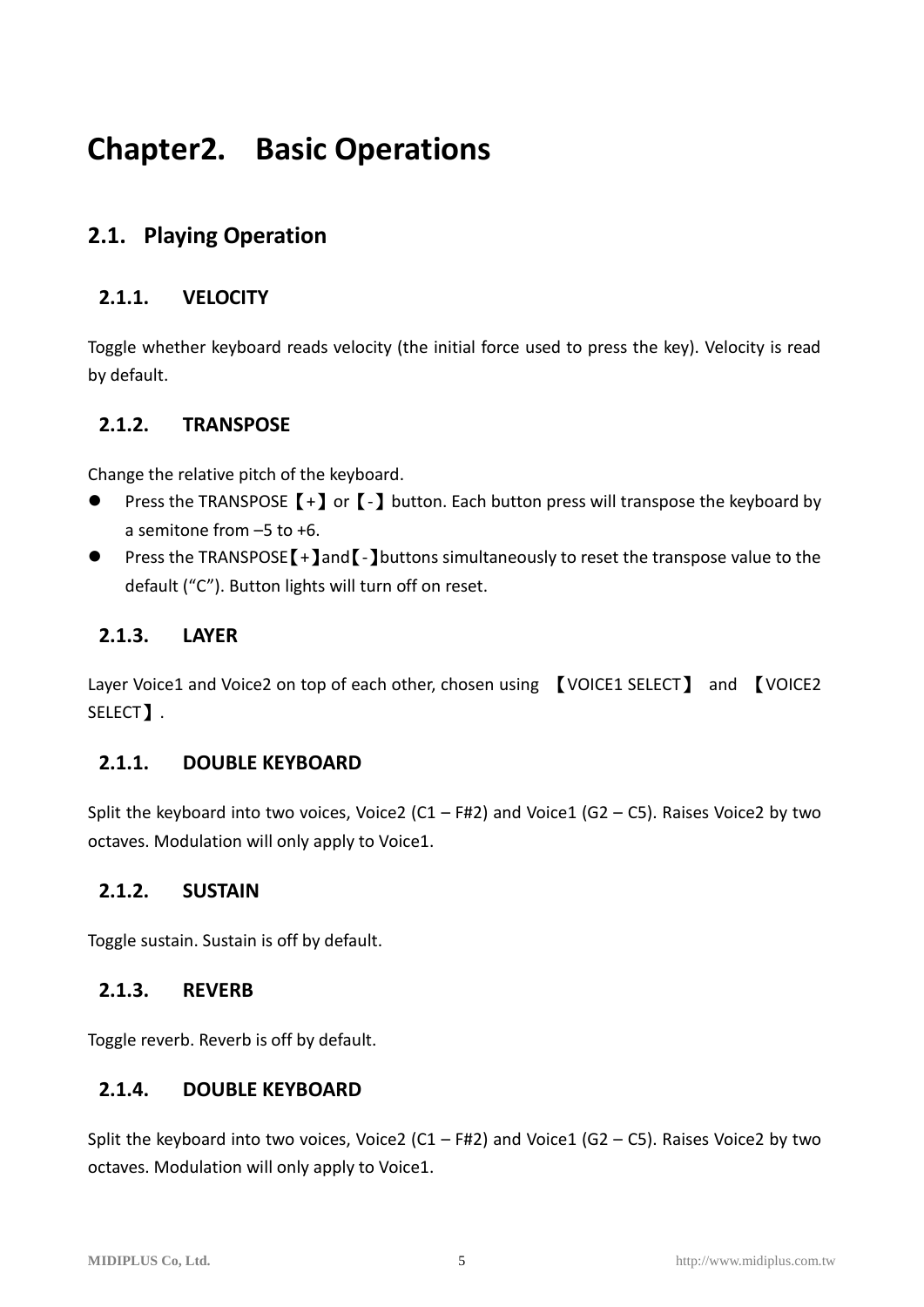#### **2.1.5. SUSTAIN**

Toggle sustain. Sustain is off by default.

#### **2.1.6. REVERB**

Toggle reverb. Reverb is off by default.

#### **2.1.7. CHORUS**

<span id="page-8-0"></span>Toggle chorus. Chorus is off by default.

#### **2.1.8. NORMAL MODE**

When [NORMAL MODE ] is pressed, the keyboard utilizes the selected voice (VOICE1 and/or VOICE2) to play standard pitches.

#### <span id="page-8-1"></span>**2.1.9. DRUMMER**

<span id="page-8-2"></span>When **[DRUMMER]** is pressed, notes on the keyboard correlate with unpitched percussion.

#### **2.1.10. RHYTHM SELECT**

<span id="page-8-4"></span>Select the rhythmic feel.

- Press the【RHYTHM SELECT】 button.
- $\bullet$  To select rhythm:
	- Option 1: Use the 【DATA】 selection wheel to select volume.
	- Option 2: Use the  $[+/$ ] buttons.
- Press【START/STOP】button

#### **2.2. AUTO ACCOMPANIMENT**

The auto accompaniment feature puts a full backing band at your fingertips. To use it, all you have to do is play the chords with your left hand  $(C1 - FH2)$  and the selected accompaniment style matching your music will automatically play along. With auto accompaniment, even a solo performer can enjoy playing with the backing of an entire band or orchestra.

#### <span id="page-8-3"></span>**2.2.1. SYNC/VARIATION**

Control the harmony of auto accompaniment (sync) and toggle variations on the basic harmonies (variation).

Sync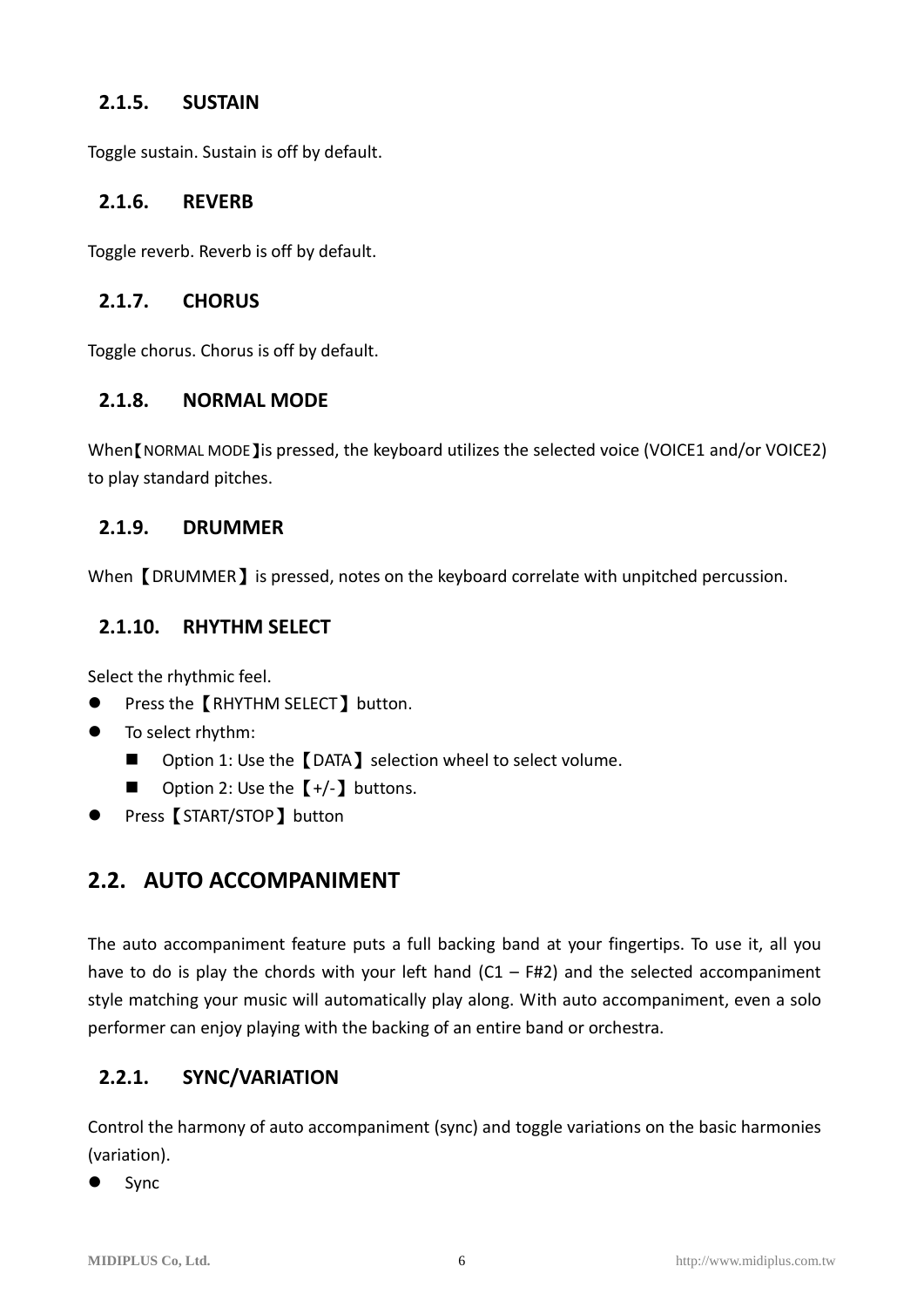- Press the【ONE FINGER】or【MULTI FINGER】button. See sections 2.2.6 and 2.2.7 for details.
- Press the【SYNC/VARIATION】button.
- Play a note (if [ONE FINGER] selected) or chord (if [MULTI FINGER] selected) between C1 -F#2. Auto accompaniment will start, and the [SYNC/VARIATION] LED light will turn off.
- Variation
- While the accompaniment is playing, press the [SYNC/VARIATION] button. The 【SYNC/VARIATION】LED light will turn on.

#### <span id="page-9-0"></span>**2.2.2. START/STOP**

<span id="page-9-1"></span>Start or stop the selected rhythm track.

#### **2.2.3. INTRO**

Begin with an introduction customized for the selected rhythm track. When the intro finishes, the accompaniment will shift to the main section. The length of the intro (in measures) differs depending on the selected rhythm.

- Press the 【INTRO/ENDING】button.
- Press the 【START/STOP】 button.

#### **2.2.4. ENDING**

Finish the song with an outro customized for the selected rhythm track. When the ending is finished, the accompaniment will stop automatically. The length of the ending (in measures) differs depending on the selected rhythm.

<span id="page-9-2"></span>Press the **[INTRO/ENDING**] button to begin the outro.

#### **2.2.5. FILL A/B**

Add one of four fills customized for the selected accompaniment.

- To access fills 1 and 2, press the【FILL A】or the【FILL B】button while the 【SYNC/VARIATION】LED is unlit
- To access fills 3 and 4, press the【FILL A】or the【FILL B】button while the 【SYNC/VARIATION】LED is lit

#### <span id="page-9-3"></span>**2.2.6. ONE FINGER**

Control the beautifully orchestrated auto accompaniment using major, seventh, minor and minor-seventh chords by pressing a minimum number of keys between C1 and F#2. See section 2.2.1 (SYNC/VARIATION).

The following abbreviated chord fingerings are used:

**•** For a major chord, press the root key only.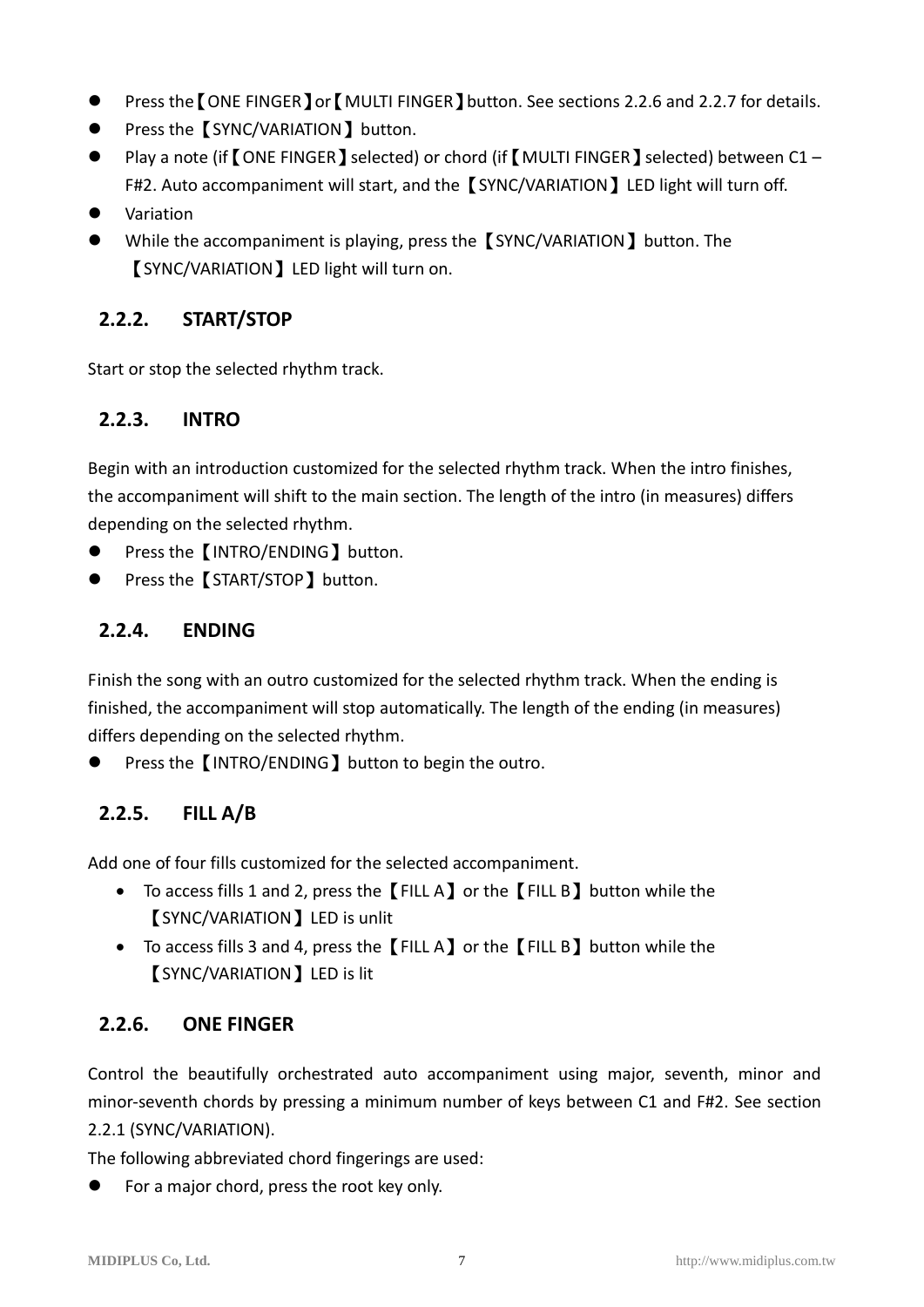- For a seventh chord, simultaneously press the root key and the nearest white key to its left.
- For a minor chord, simultaneously press the root key and the nearest black key to its left.
- For a minor-seventh chord, simultaneously press the root key, the nearest white key to its left, and the nearest black key to its left.

#### <span id="page-10-0"></span>**2.2.7. MULTI FINGER**

Take direct control over the harmonies of the auto accompaniment. See section 2.2.1 (SYNC/VARIATION).

When **[MULTI FINGER]** is selected, exactly three or four keys must be pressed to change the chord harmony.

#### <span id="page-10-1"></span>**2.3. Saving to the Registration Memory**

#### <span id="page-10-2"></span>**2.3.1. PRESET**

Save current settings to the registration memory for future use.

To set a preset, hold the preset button  $[1]$ ,  $[2]$ ,  $[3]$ , or  $[4]$  button until there is a "ding" sound.

#### <span id="page-10-3"></span>**2.3.2. RECORD**

Record music to registration memory.

 To start/stop recording, press the【RECORD】button. Recording begins when the【RECORD】 LED light flashes three times.

#### <span id="page-10-4"></span>**2.3.3. PLAY**

Press the **[PLAY]** button to play back the recording. The **[PLAY]** LED light will not turn on.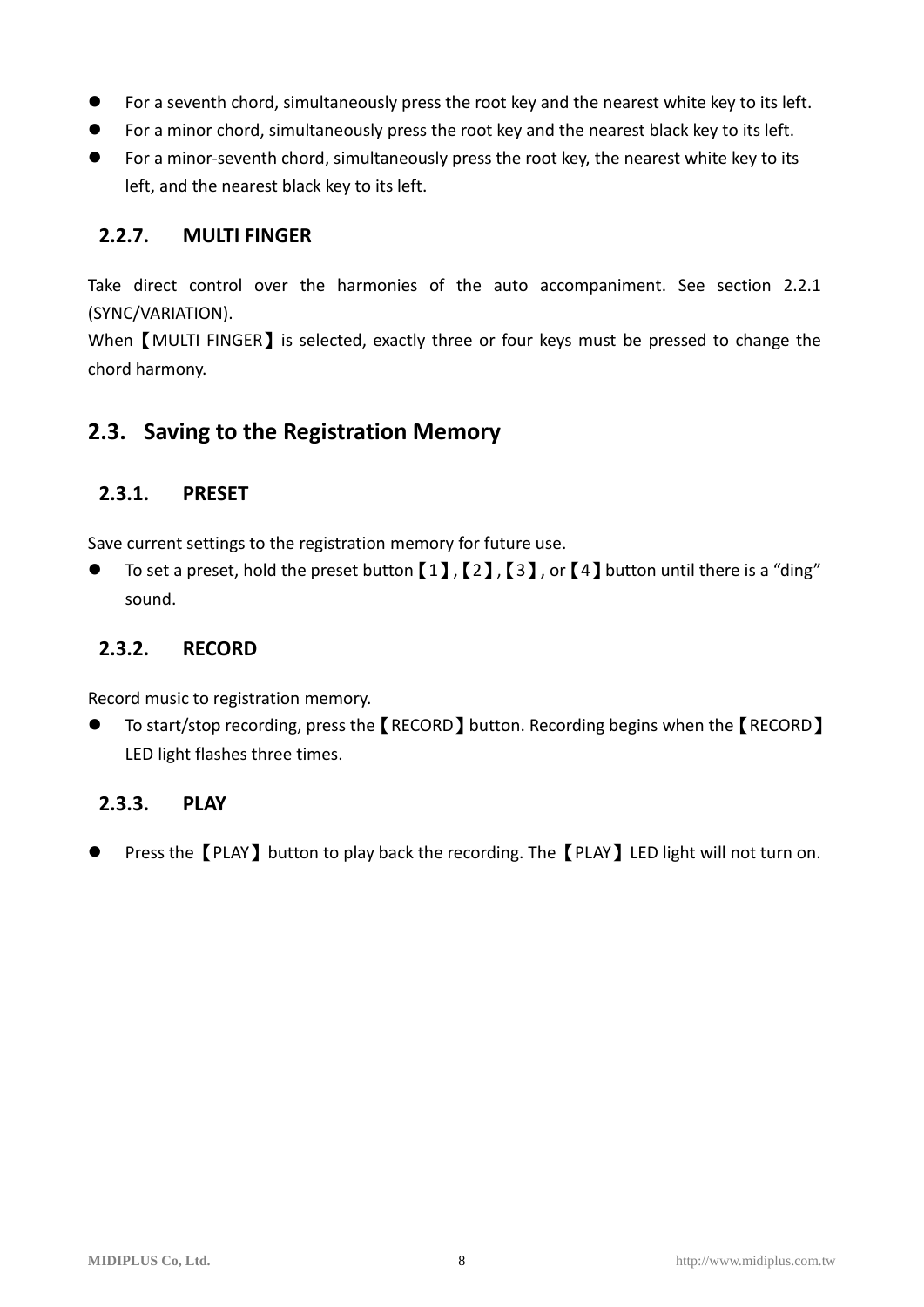## <span id="page-11-0"></span>**Chapter3. Auxiliary jack**

#### <span id="page-11-1"></span>**3.1. Basic jacks**

#### <span id="page-11-2"></span>**3.1.1. PHONE jack**

Connect external headphones (cord not provided). This jack is a 1/4 TRS stereo headphone output that plays the same signal as the main outputs.

#### <span id="page-11-3"></span>**3.1.2. AUX OUT jack**

<span id="page-11-4"></span>Connect to an external speaker with an AUX cord (not provided).

#### **3.1.3. SUSTAIN SWITCH jack**

<span id="page-11-5"></span>Connect a sustain pedal (not provided).

#### **3.1.4. DC 9V jack**

Use only the provided external 9V DC adaptor or one with the same voltage rating as the power supply in your area to prevent damage to internal components.

#### <span id="page-11-6"></span>**3.2. MIDI jacks**

#### <span id="page-11-7"></span>**3.2.1. MIDI OUT jacks**

<span id="page-11-8"></span>Sends MIDI messages to external devices.

#### **3.2.2. MIDI IN jacks**

<span id="page-11-9"></span>Receives external MIDI messages.

#### **3.2.3. USB port**

Connect the keyboard with a computer (cord provided). The keyboard can use the computer for power and send MIDI messages directly to the sound card.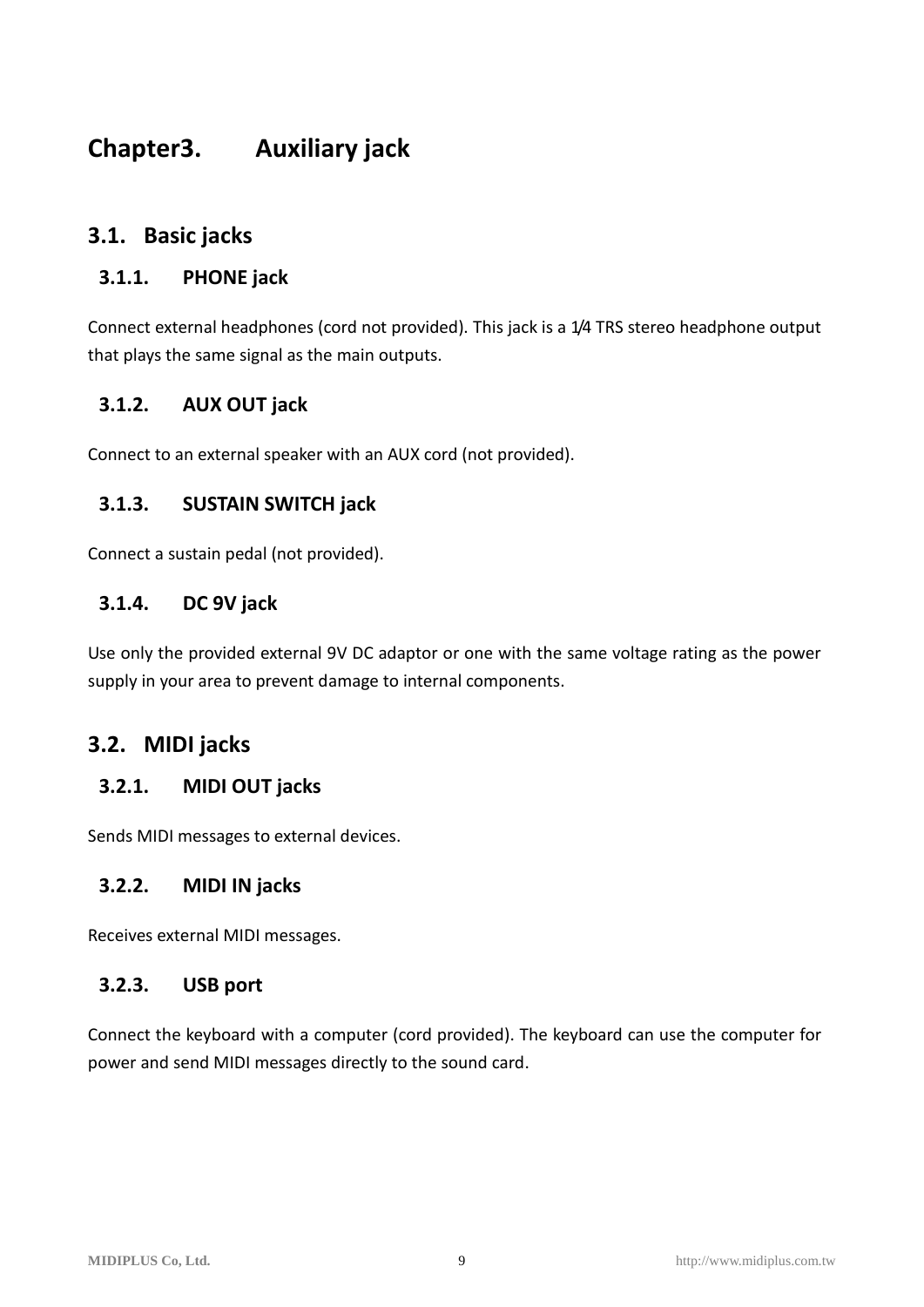## Appendix 1: Specification

| Model                    | <b>MIDIPLUS EK490 Plus</b>                                                                               |
|--------------------------|----------------------------------------------------------------------------------------------------------|
| <b>Description</b>       | PORTABLE E. PIANO                                                                                        |
| <b>Keyboard</b>          | 49 velocity sensitive piano-style key                                                                    |
| <b>Maximum Polyphony</b> | 64 notes                                                                                                 |
| <b>Instruments</b>       | 128 GM list sound                                                                                        |
| <b>Quickly Sound</b>     | X                                                                                                        |
| <b>Rhythm Style</b>      | 64                                                                                                       |
| <b>Demo Song</b>         | 20                                                                                                       |
| <b>Sound Effect</b>      | Velocity · Sustain · Reverb · Chorus · Split · Double keyboard · Double voice · Drum                     |
|                          | Auto Accompaniment Normal · One finger · Multi finger                                                    |
| <b>Other Control</b>     | Transpose · Data Encoder · Numeric 0~9 · + · -                                                           |
| <b>ILCD</b>              | Large LCD screen with blue back-light                                                                    |
| <b>Volume Control</b>    | Total · Accompaniment · Voice1 · Voice2                                                                  |
| <b>Record Control</b>    | Record · Play                                                                                            |
| <b>Preset</b>            | 5                                                                                                        |
| <b>Rhythm Control</b>    | Sync/variation $\cdot$ Start/Stop $\cdot$ Fill-in A $\cdot$ Fill-in B $\cdot$ Intro/Ending               |
| <b>Octave</b>            | $Up \cdot Down$                                                                                          |
| <b>Wheels</b>            | Pitch Modulation                                                                                         |
| <b>Tempo Control</b>     | 30-250                                                                                                   |
| <b>MIDI</b>              | 16 multi-timbre received, GM Level 1 standard                                                            |
| <b>Socket</b>            | Sustain pedal input $\cdot$ Aux out $\cdot$ MIDI IN/OUT $\cdot$ USB to computer $\cdot$ Stereo headphone |
| <b>Speaker Output</b>    | $2W+2W$                                                                                                  |
| <b>Power Adapter</b>     | DC 9V / 2A                                                                                               |
| <b>Power Batteries</b>   | 6 x AA or equivalent batteries (not included)                                                            |
| <b>Dimensions</b>        | About 83 x 25.5 x 8 cm                                                                                   |
| Weight                   | About 3.6 kg (without batteries)                                                                         |
|                          |                                                                                                          |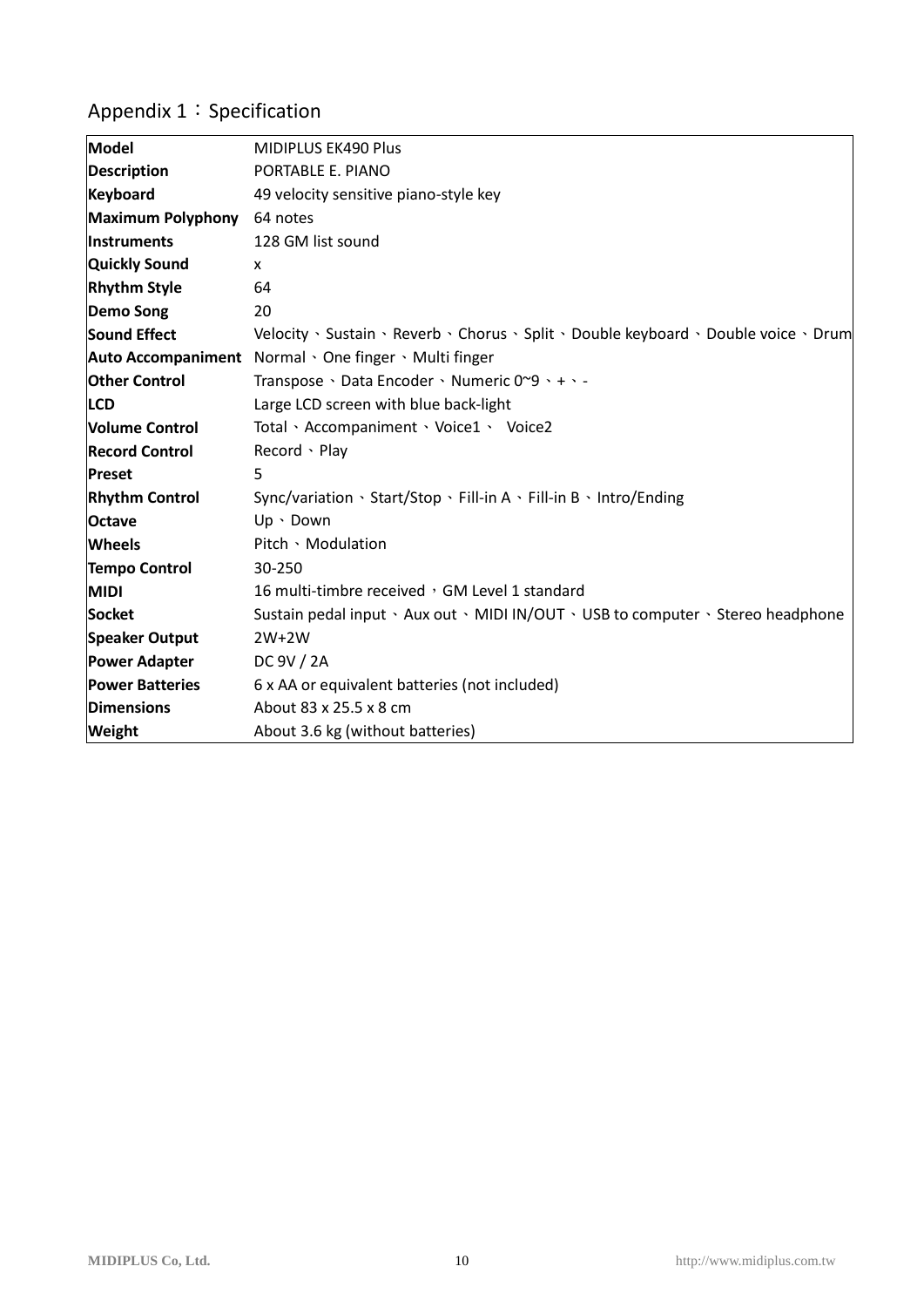## <span id="page-13-0"></span>Appendix 2: Voice List

| 1  | <b>Acoustic Grand Piano</b>    | 33 Acoustic Bass     | 65 | Soprano Sax         | 97 | Fx 1 (rain)           |
|----|--------------------------------|----------------------|----|---------------------|----|-----------------------|
| 2  | <b>Bright Acoustic Piano</b>   | 34 Finger Bass       | 66 | Alto Sax            | 98 | Fx 2 (soundtrack)     |
| 3  | <b>Electric Grand Piano</b>    | 35 Picked Bass       | 67 | <b>Tenor Sax</b>    | 99 | Fx 3 (crystal)        |
| 4  | Honky-Tonk Piano               | 36 Fretless Bass     | 68 | <b>Baritone Sax</b> |    | 100 Fx 4 (atmosphere) |
| 5  | Electric Piano 1               | 37 Slap Bass1        | 69 | Oboe                |    | 101 Fx 5 (brightness) |
| 6  | <b>Electric Piano 2</b>        | 38 Slap Bass 2       | 70 | English Horn        |    | 102 Fx 6 (goblins)    |
| 7  | Harpsichord                    | 39 Synth Bass 1      | 71 | Bassoon             |    | 103 Fx 7 (echoes)     |
| 8  | Clavichord                     | 40 Synth Bass 2      | 72 | Clarinet            |    | 104 Fx 8 (sci-fi)     |
| 9  | Celesta                        | 41 Violin            | 73 | Piccolo             |    | 105 Sitar             |
| 10 | Glockenspiel                   | 42 Viola             | 74 | Flute               |    | 106 Banjo             |
| 11 | <b>Music Box</b>               | 43 Cello             | 75 | Recorder            |    | 107 Shamisen          |
| 12 | Vibraphone                     | 44 Contrabass        | 76 | Pan Flute           |    | 108 Koto              |
| 13 | Marimba                        | 45 Tremolo Strings   | 77 | <b>Blown Bottle</b> |    | 109 Kalimba           |
| 14 | Xylophone                      | 46 Pizzicato Strings | 78 | Shakuhachi          |    | 110 Bagpipe           |
| 15 | <b>Tubular Bells</b>           | 47 Orchestral Harp   | 79 | Whistle             |    | 111 Fiddle            |
| 16 | Dulcimer                       | 48 Timpani           | 80 | Ocarina             |    | 112 Shanai            |
| 17 | Drawbar Organ                  | 49 String Ensemble 1 | 81 | Lead 1(square)      |    | 113 Tinkle Bell       |
| 18 | Percussive Organ               | 50 String Ensemble 2 | 82 | Lead 2(sawtooth)    |    | 114 Agogo             |
| 19 | Rock Organ                     | 51 Synth Strings1    | 83 | Lead 3 (calliope)   |    | 115 Steel Drums       |
| 20 | Church Organ                   | 52 Synth Strings2    | 84 | Lead 4 (chiff)      |    | 116 Woodblock         |
| 21 | Reed Organ                     | 53 Choir Aahs        | 85 | Lead 5 (charang)    |    | 117 Taiko Drum        |
| 22 | Accordion                      | 54 Voice Oohs        | 86 | Lead 6 (voice)      |    | 118 Melodic Tom       |
| 23 | Harmonica                      | 55 Synth Voice       | 87 | Lead 7 (fifths)     |    | 119 Synth Drum        |
| 24 | Tango Accordion                | 56 Orchestra Hit     | 88 | Lead 8 (bass+lead)  |    | 120 Reverse Cymbal    |
| 25 | Acoustic Guitar (nylon)        | 57 Trumpet           | 89 | Pad 1 (new age)     |    | 121 Gt. Fret Noise    |
| 26 | <b>Acoustic Guitar (steel)</b> | 58 Trombone          | 90 | Pad 2 (warm)        |    | 122 Breath Noise      |
| 27 | Electric Guitar (jazz)         | 59 Tuba              | 91 | Pad 3 (polysynth)   |    | 123 Seashore          |
| 28 | Electric Guitar (clean)        | 60 Muted Trumpet     | 92 | Pad 4 (choir)       |    | 124 Bird Tweet        |
| 29 | Electric Guitar (muted)        | 61 French Horn       | 93 | Pad 5 (bowed)       |    | 125 Telephone Ring    |
| 30 | Overdriven Guitar              | 62 Brass Section     | 94 | Pad 6 (metallic)    |    | 126 Helicopter        |
| 31 | <b>Distortion Guitar</b>       | 63 Synth Brass 1     | 95 | Pad 7 (halo)        |    | 127 Applause          |
| 32 | Guitar harmonics               | 64 Synth Brass 2     | 96 | Pad 8 (sweep)       |    | 128 Gunshot           |